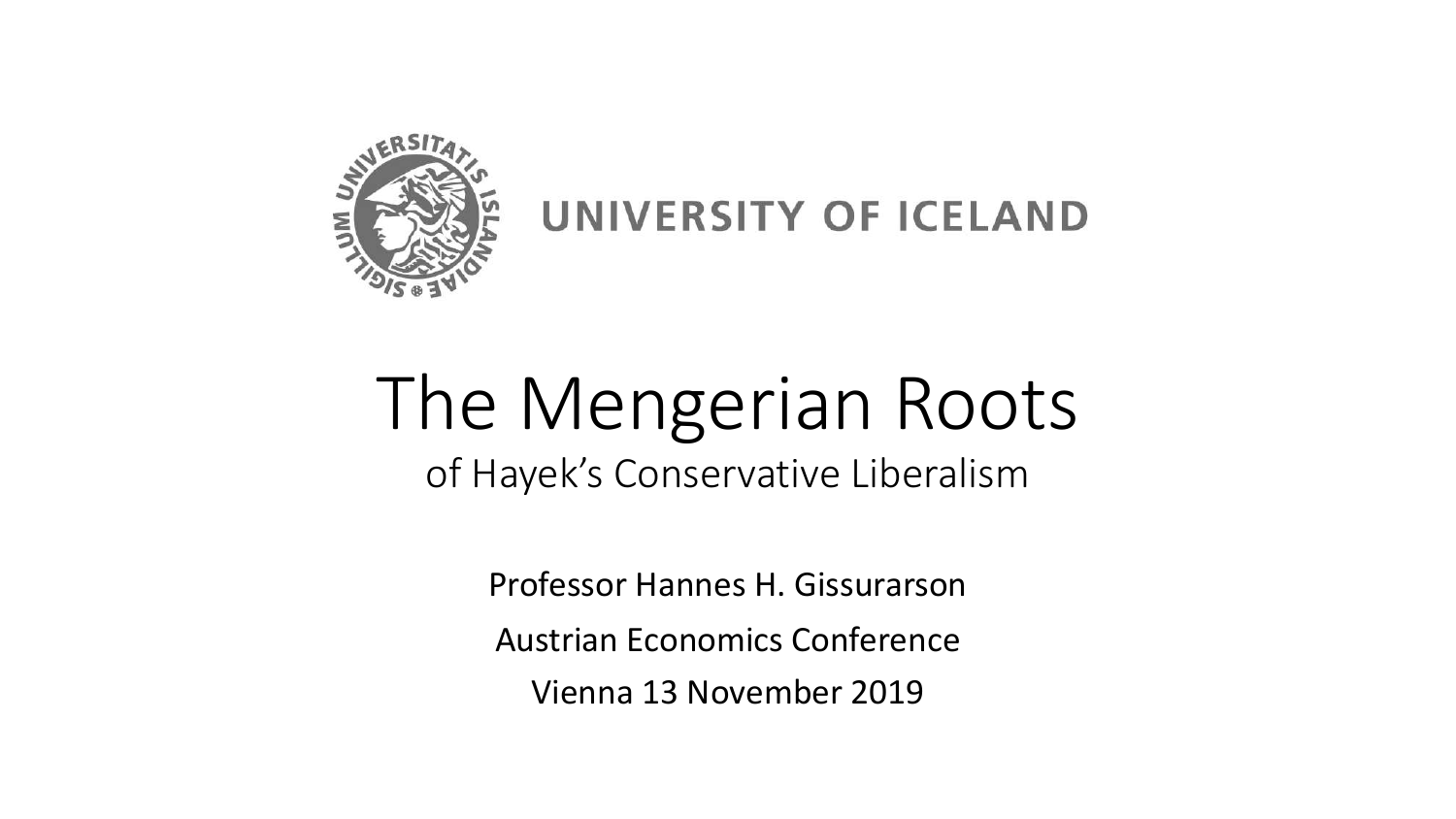#### Friedrich August von Hayek

- the most influential Austrian economist
- the only one to receive a Nobel prize
- inspired both Ronald Reagan and Margaret Thatcher
- If 20<sup>th</sup> century divided into quarters, then Lenin, Hitler, Keynes and Hayek could be meaningful labels of the epochs

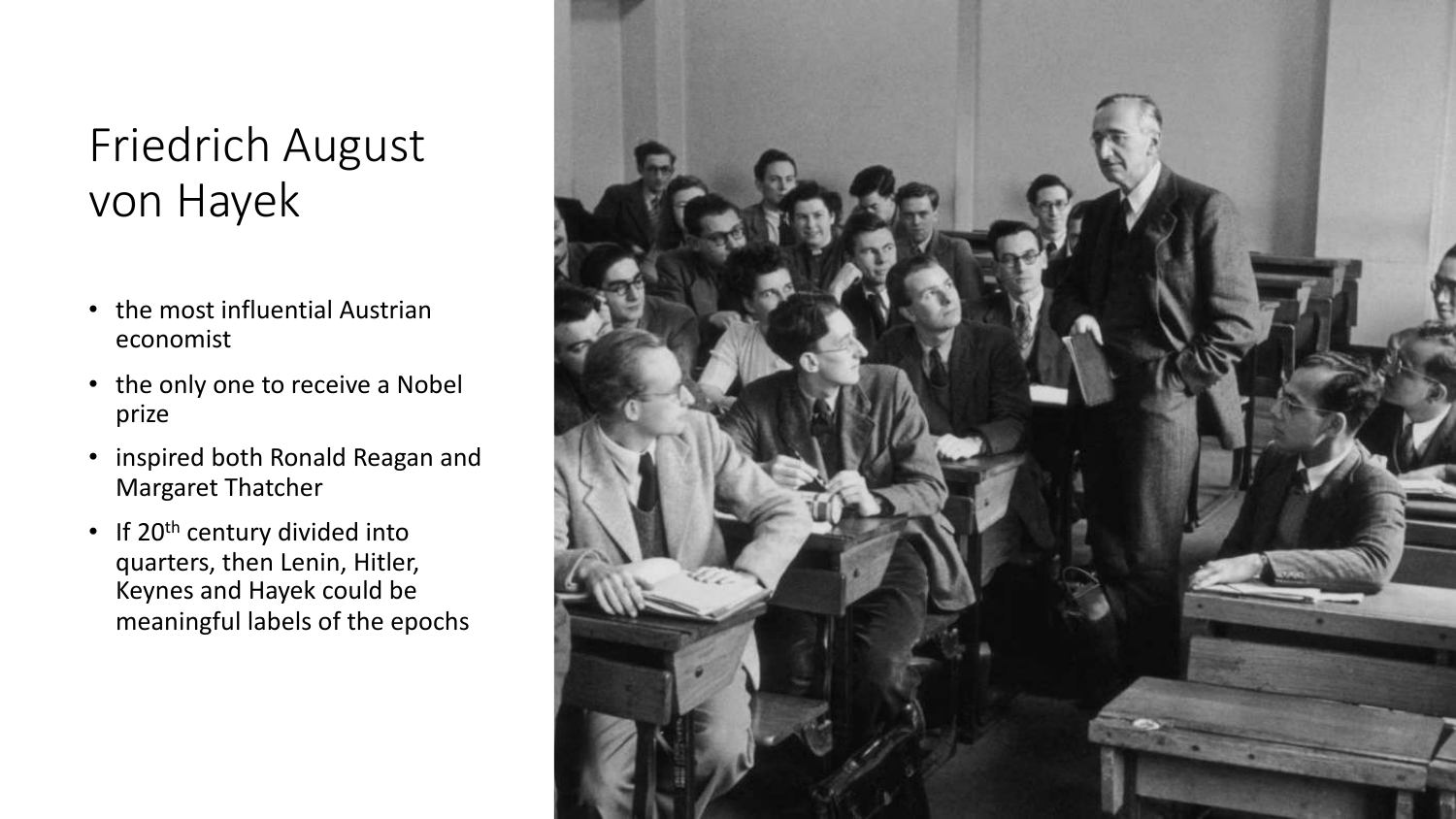## Hayek Mengerian rather than Misesian

- Menger, Mises and Hayek share most premises, all Austrians, subjectivists, liberals
- But Hayek perhaps closer to Menger than to Mises
- Fact obscured by his understandable reluctance to criticise Mises
- Understandable because Mises was isolated, but an intellectual hero
- Mises a rationalist, Menger and Hayek evolutionists, keenly aware of individual ignorance

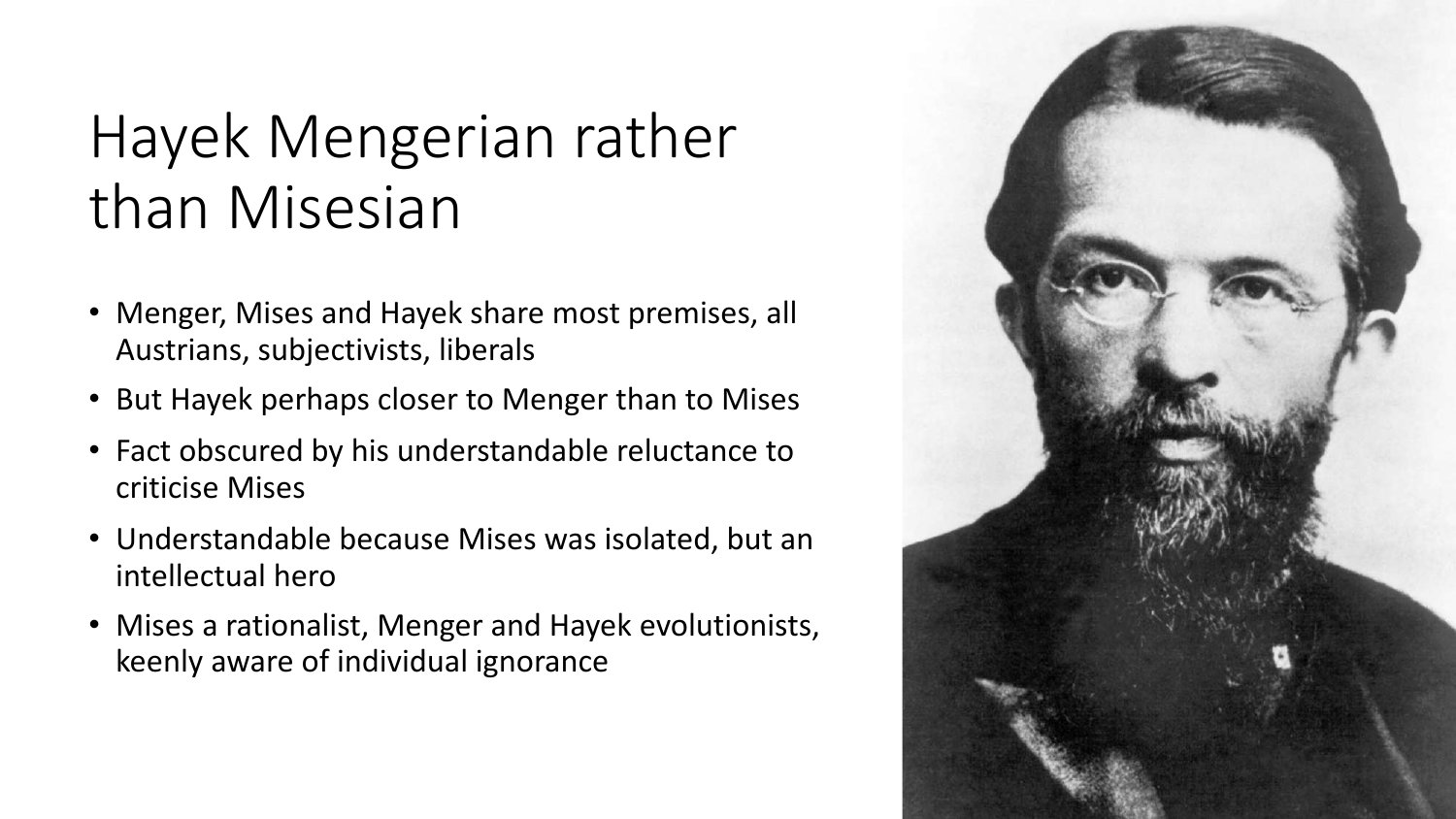# Menger's crucial question

- "How can it be that institutions which serve the common welfare and are extremely significant for its development come into being without a common will directed toward establishing them?"
- Examples: money, the law, markets, and the state
- Rejects utilitarian liberalism as "the not infrequently impetuous effort to get away with what exists, with what is not sufficiently understood"
- Such liberalism "contrary to the intention of its representatives, inexorably leads to socialism"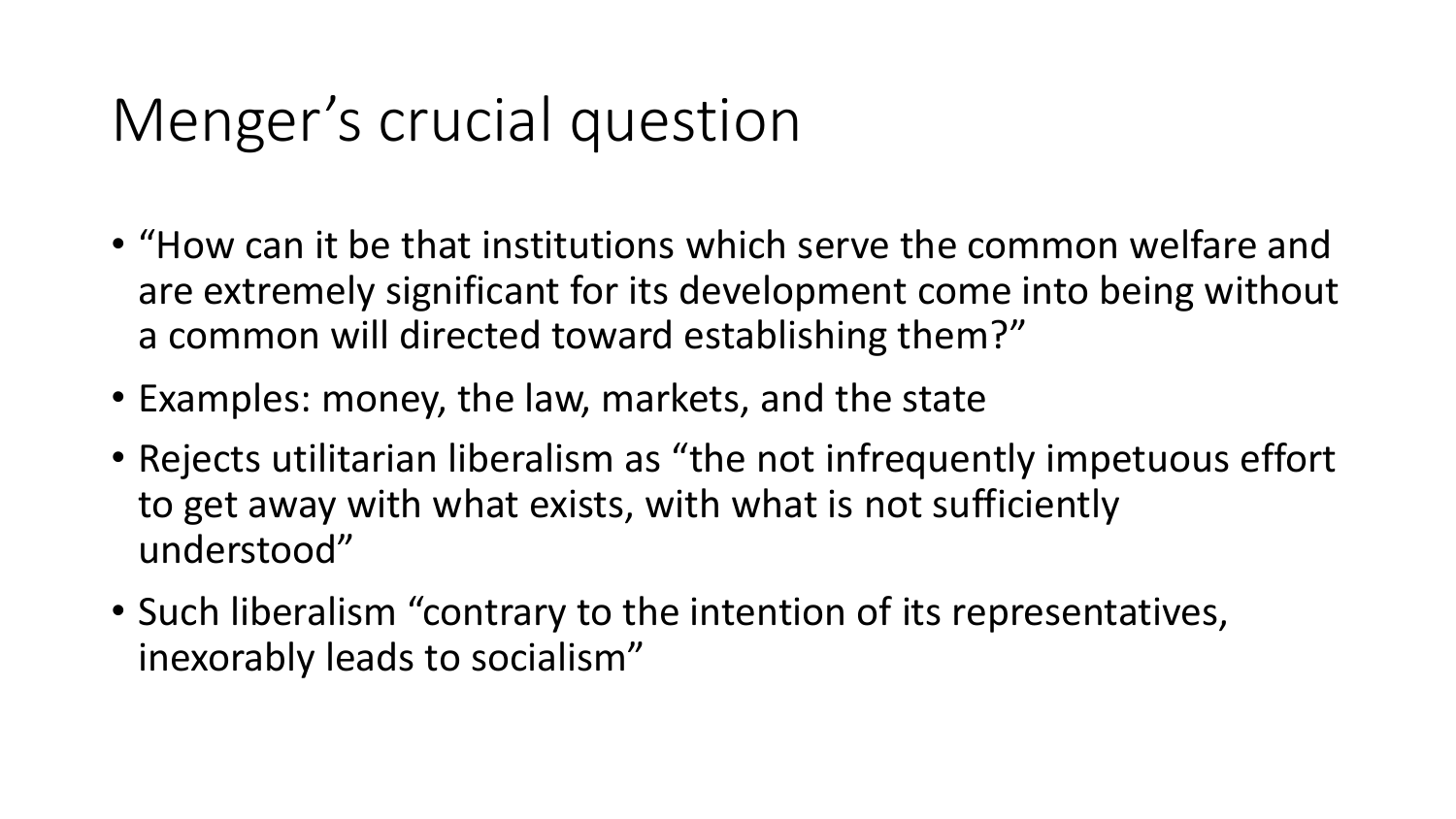## Socialism as Intellectual Error

- Considering situations on their own merits, and not in the light of general principles, leads to interventionism and finally, to socialism
- Failure to distinguish between purposeful institutions (e.g. a private company) and purposeless and spontaneous orders (e.g. language or the market) leads to a demand for a rational reconstruction of society
- The market is a process in time subject to individual ignorance
- Menger and Hayek therefore sceptical about individual reason
- Menger however also criticised the German historical school as unable rationally to evaluate traditions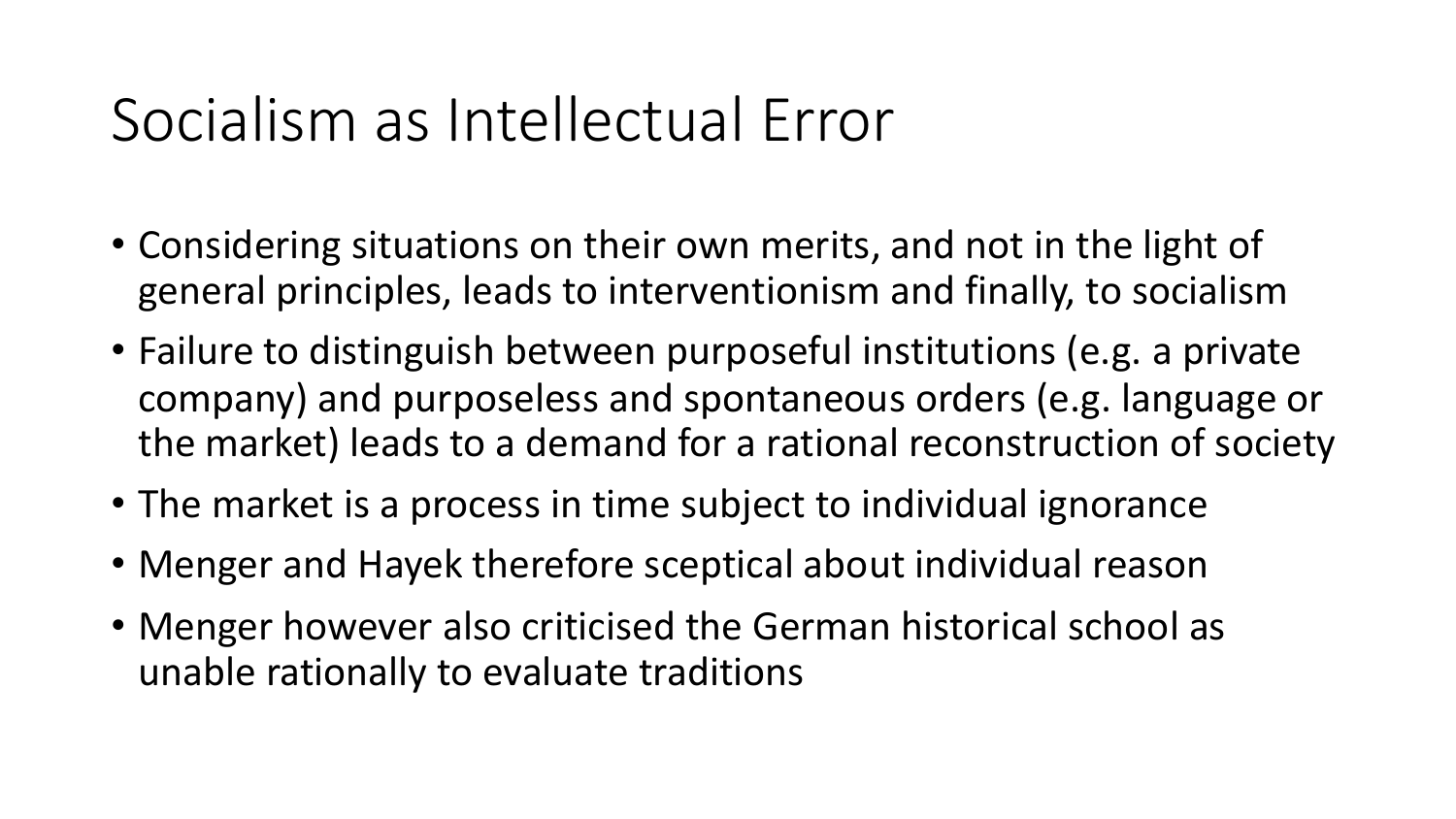#### The Liberal Research Programme

- To make the invisible hand visible
- To explain unintended results of the actions of many men
- In contrast to conspiracy theories (Popper) or hidden-hand explanations (Nozick)
- Example. Income distribution is a modern, complex society the outcome of choices, and not a choice itself
- Redistributionists guilty of a category error

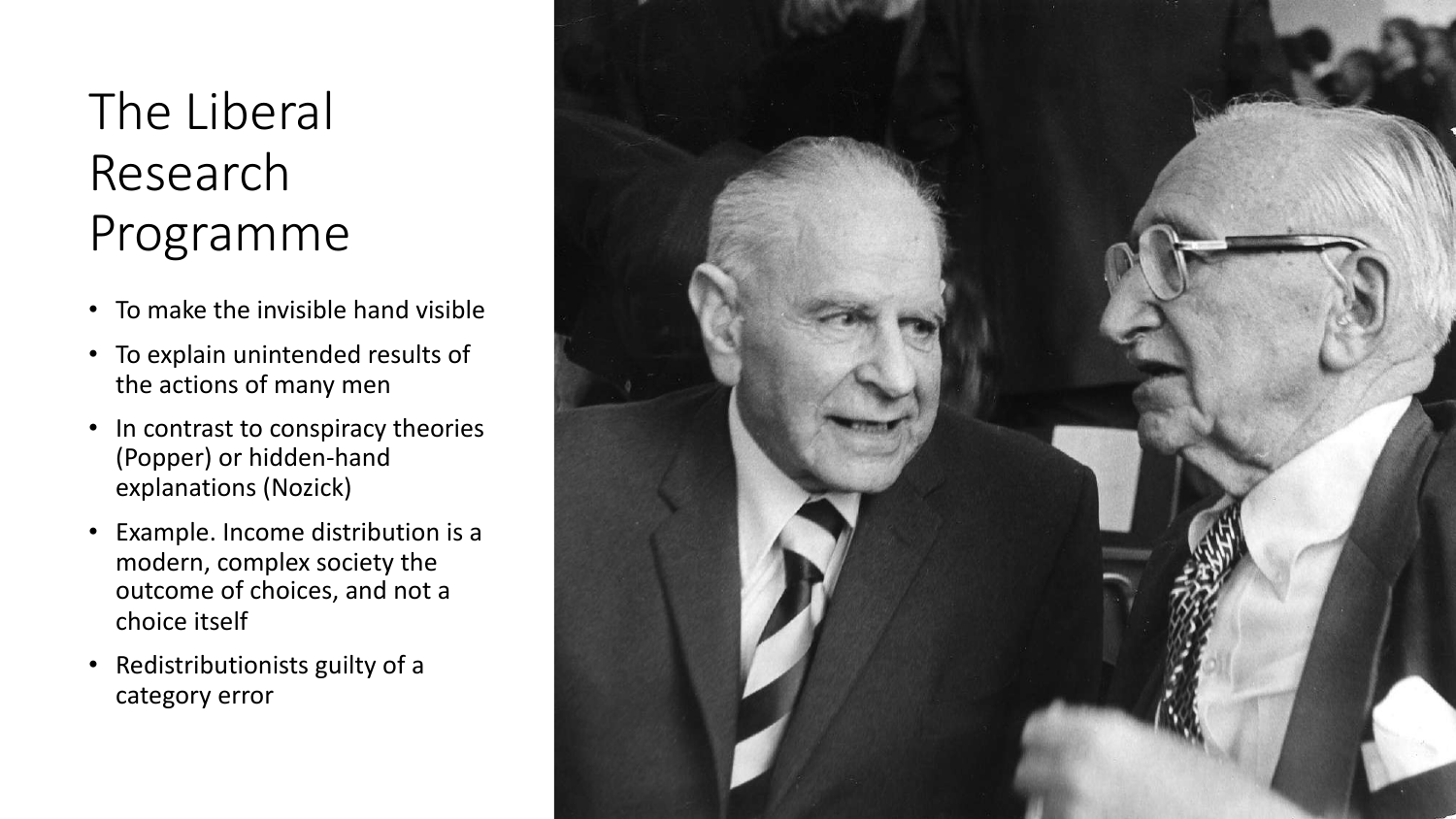### Hayek's Conservative Liberalism

- Not conservatism (as noun). Hayek's critique similar to that of Menger: unable to distinguish between good and bad traditions, or to present an intellectual alternative to present practices
- But conservative (as adjective) in its respect for traditions and awareness of the limitations of individual human reason
- The question is how the marvelous civilisation of the West was and is possible despite individual ignorance
- The main answer is the transmission and creation of knowledge, made possible by prices and traditions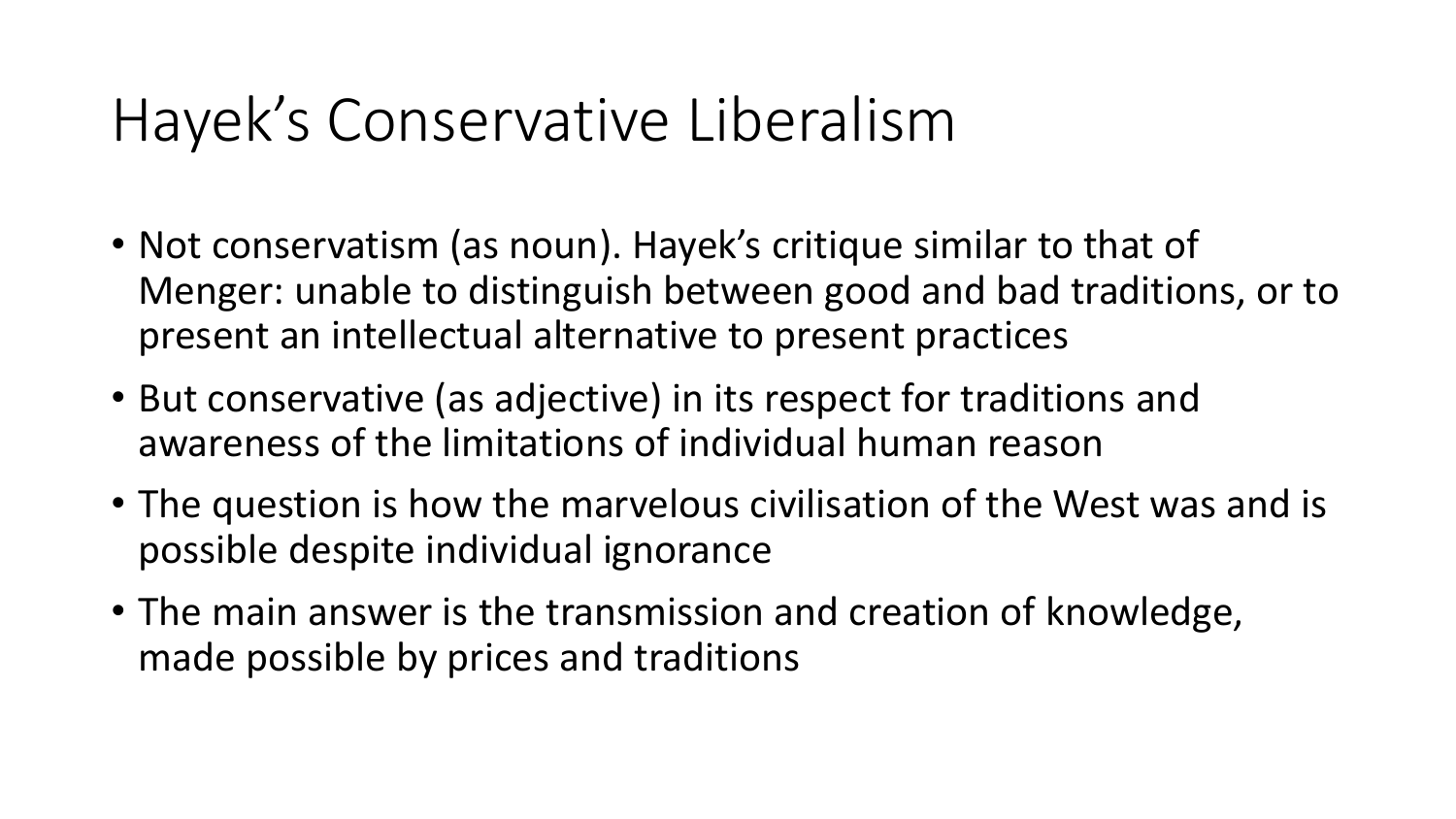

#### Hayek's Admonition